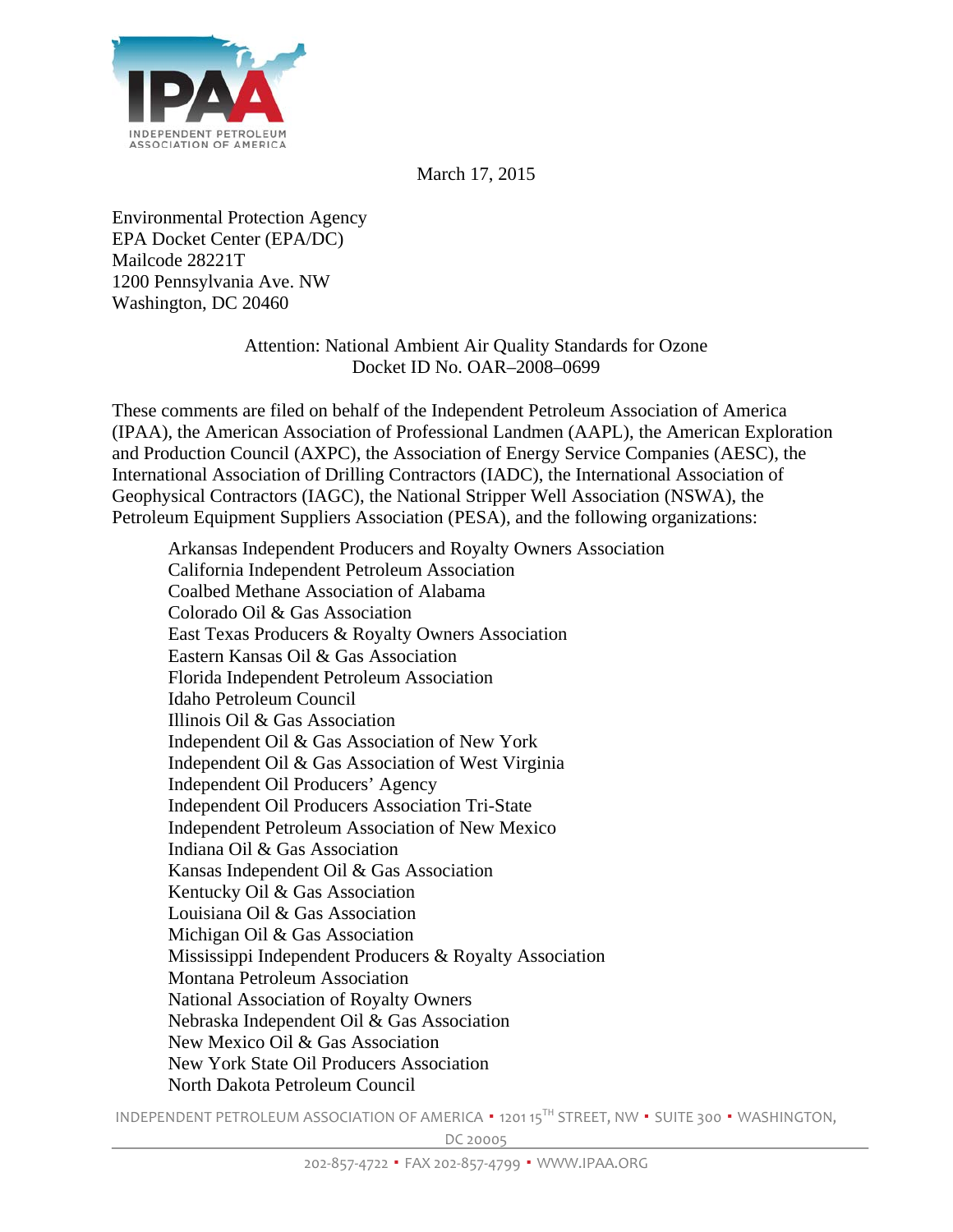Northern Montana Oil and Gas Association Ohio Oil & Gas Association Oklahoma Independent Petroleum Association Panhandle Producers & Royalty Owners Association Pennsylvania Independent Oil & Gas Association Permian Basin Petroleum Association Petroleum Association of Wyoming Southeastern Ohio Oil & Gas Association Tennessee Oil & Gas Association Texas Alliance of Energy Producers Texas Oil and Gas Association Texas Independent Producers and Royalty Owners Association Utah Petroleum Association Virginia Oil and Gas Association West Virginia Oil and Natural Gas Association Western Energy Alliance

Collectively, these groups represent the thousands of independent oil and natural gas explorers and producers, as well as the service and supply industries that support their efforts, that will be the most significantly affected by the actions resulting from this regulatory proposal. Independent producers drill about 95 percent of American oil and natural gas wells, produce about 54 percent of American oil, and more than 85 percent of American natural gas.

In addition to the specific comments made herein, we support those comments submitted separately by the participants in these comments.

## **Key Points**

Assessing the need for a revised Ozone National Ambient Air Quality Standard (Ozone NAAQS) hinges on the quality of the health analysis to determine the ambient concentrations of ozone that create adverse effects and on the implications of control strategies to meet the Ozone NAAQS. IPAA's analysis of the Environmental Protection Agency (EPA) material on its proposed revisions to the Ozone NAAQS concludes that EPA fails to justify any change in the current NAAQS.

First, the initial threshold of the process – determining the health basis for the Ozone NAAQS – is flawed. EPA's assessments do not withstand scrutiny.

Second, while EPA has a responsibility to set an Ozone NAAQS at a level to protect public health, it should not act in a manner that imposes unnecessary costs on American citizens. EPA's materials associated with its proposed revision to the current Ozone NAAQS demonstrate that a change is neither necessary nor appropriate. EPA's Regulatory Impact Analysis (RIA) essentially divides the country into two categories:

1. The first category includes the most populated Ozone NAAQS nonattainment areas. These areas are where the greatest health impacts occur. *EPA concludes that these most populated nonattainment areas will fail to meet the proposed Ozone NAAQS – therefore, no predicted health benefits will occur.* Moreover, because these areas have failed to attain any Ozone NAAQS since the Clean Air Act was amended in 1990, the regulatory requirements will be no different from the current Ozone NAAQS.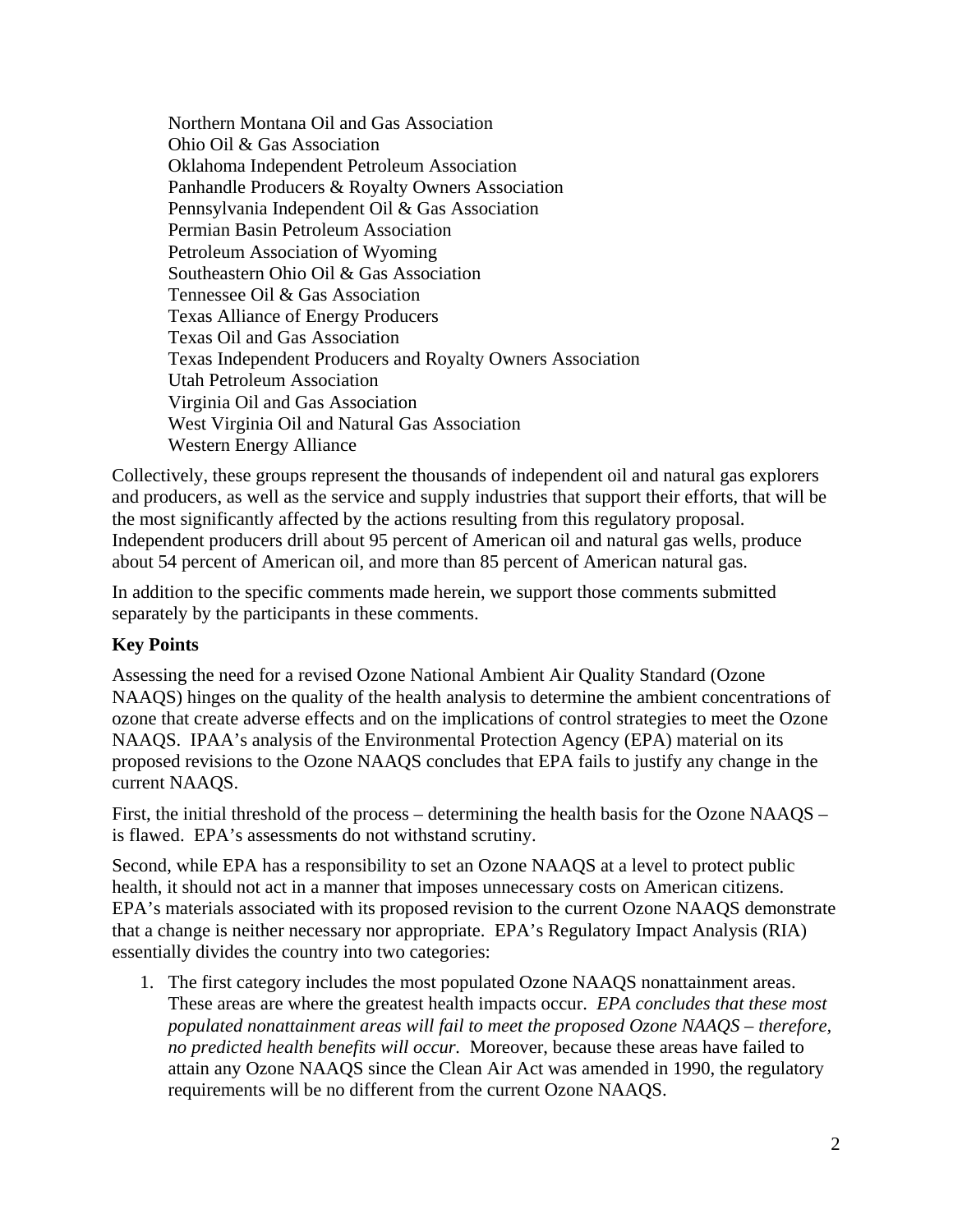2. The second category are those remaining areas of the country that may initially be in nonattainment but where EPA concludes they will attain the proposed Ozone NAAQS based on implementation of national, federally mandated requirements. *These areas will be subjected to burdensome, costly, development crushing additional regulatory requirements for no health benefits.*

Consequently, as the following detailed comments will demonstrate, EPA should retain the current Ozone NAAQS and develop cost effective programs – if any exist – for the enduring nonattainment areas

**Flawed Health Study Analysis** – Recently, Energy In Depth (EID), IPAA's research, education and public outreach campaign focused on getting the facts out about the promise and potential of responsibly developing America's onshore energy resource base, reviewed EPA's Ozone NAAQS health information and its current and past RIAs. It found considerable flaws in the arguments EPA makes to justify the newly proposed NAAQS options. The full information is available on EID's website<sup>1</sup>. However, key components of the materials follow:

Cass Sunstein, President Obama's former administrator of the White House Office of Information and Regulatory Affairs, has written that economic costs do not form the basis for NAAQS. "Under the Clean Air Act," Sunstein wrote last  $\frac{\text{month}^2}{\text{month}^2}$ , "national ambient air quality standards must be based on public health, not on cost-benefit analysis."

Not surprisingly, the EPA argues that new ozone regulations will significantly improve public health, "based on extensive scientific evidence," according to the Agency. Although Sunstein said that EPA does not have to justify the rule based upon costs and benefits, the Agency does argue that the value of the rule's benefits -- which the EPA categorizes as "avoiding asthma attacks, heart attacks, missed school days and premature deaths" -- far exceeds the billions of dollars that the agency admits the rule will cost.

Moreover, Executive Order 13563 – signed by President Obama on January 18, 2011 – decreed that new regulations "must take into account benefits and costs, both quantitative and qualitative." As the President wrote of that policy in the Wall Street Journal that same month:

"But creating a 21st-century regulatory system is about more than which rules to add and which rules to subtract. As the executive order I am signing makes clear, we are seeking more affordable, less intrusive means to achieve the same ends—**giving careful consideration to benefits and costs**." (emphasis added)

Indeed, there is a monetary value to improving health, and the "public health" basis is certainly incorporated into EPA's overall cost-benefit analysis. Thus, it's possible to understand the public health basis for EPA's new ozone rule by looking at how the Agency determined the monetary value of the tighter standard.

 $\overline{a}$ 

<sup>&</sup>lt;sup>1</sup> http://energyindepth.org/national/questionable-health-data-epa-ozone/<br><sup>2</sup> December 2014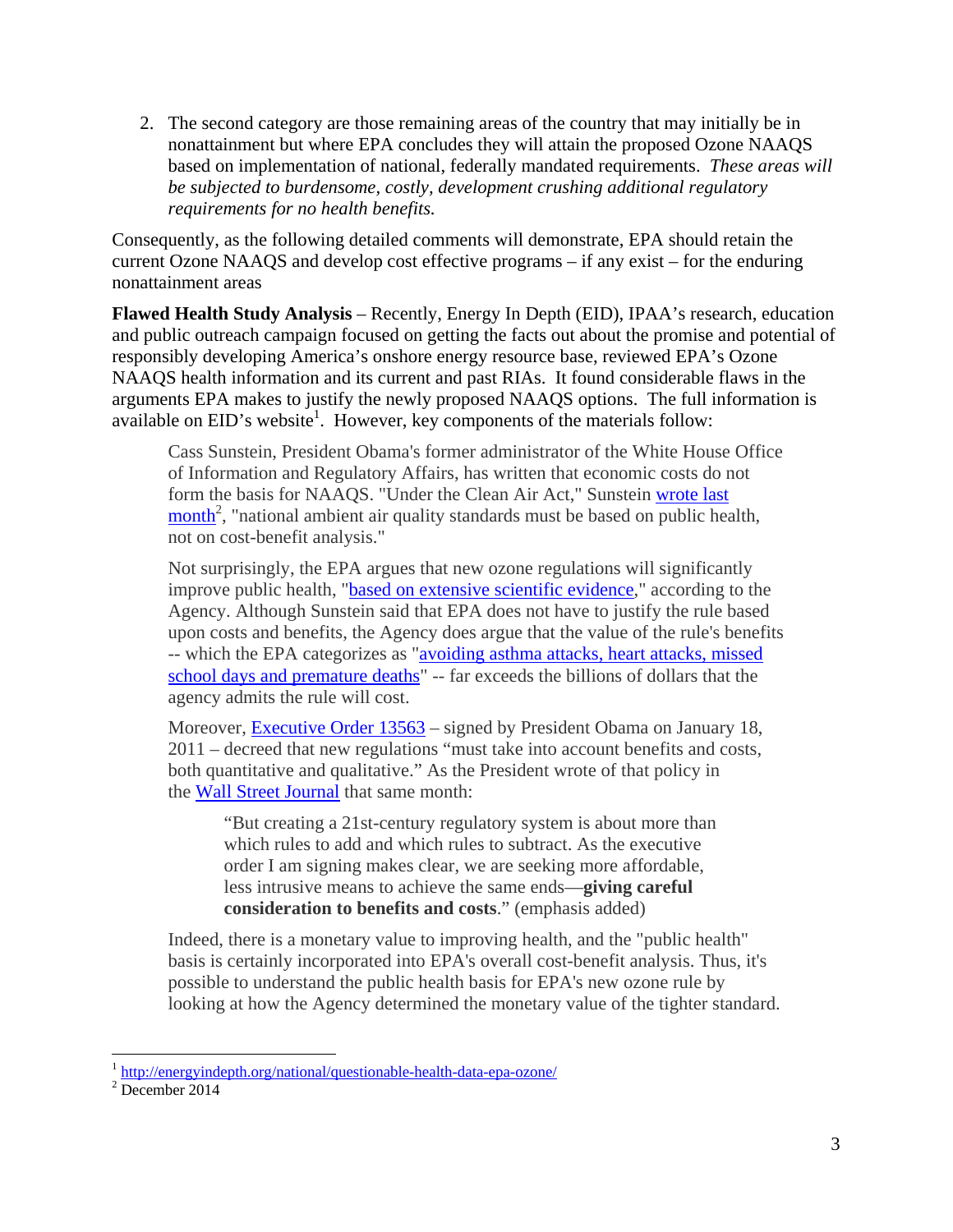According to a fact sheet released by the EPA, lowering the ozone standard to 70 parts per billion (ppb) -- down from the current 75 ppb -- would deliver benefits valued at between \$6.3 billion and \$13 billion, but would cost \$3.9 billion, creating "net benefits" of between \$2.4 billion and \$9.1 billion. If the standard were set at 65 ppb, EPA estimates that the costs would jump to \$15 billion, but the benefits would also increase to between \$19 billion and \$38 billion.

Importantly, the EPA is also accepting comments on a standard as low as 60 ppb, although the Agency did not include that threshold in its economic assessment, owing to "increasing uncertainty in the scientific evidence at lower ozone concentrations." The EPA noted that this uncertainty "reduces confidence that ozone standard levels below 65 ppb will result in additional health improvements" relative to the 65-70 ppb range.

The Agency's net benefit numbers, however, are dramatically higher than what the same EPA estimated just a few years ago.

In 2011, when the EPA proposed a 70 ppb standard, its median "net benefits" estimate for a 65 ppb standard was only \$700 million, with a high possibility that the costs could outweigh any benefits. Those also included "co-benefits" of reducing particulate matter, or PM2.5, meaning the benefits of the ozone reductions alone would be less than what EPA presented. Here's the chart that accompanied EPA's 2011 proposal, as part of its final regulatory impact analysis (RIA):



*In 2011, EPA estimated that the costs and benefits of a 65 ppb ozone standard were essentially equal. But three years later, the agency claimed the benefits of the exact same standard exceeded the costs by more than \$4 billion. SOURCE: EPA*

In fact, Cass Sunstein later admitted that the 2011 proposal was by no means an economic winner, which was a key reason for the White House telling EPA to reconsider the proposed rule:

"...the public-health benefits -- mostly reflecting the monetized value of deaths and illnesses prevented **--** of a new ozone regulation would have been significant and, by the EPA's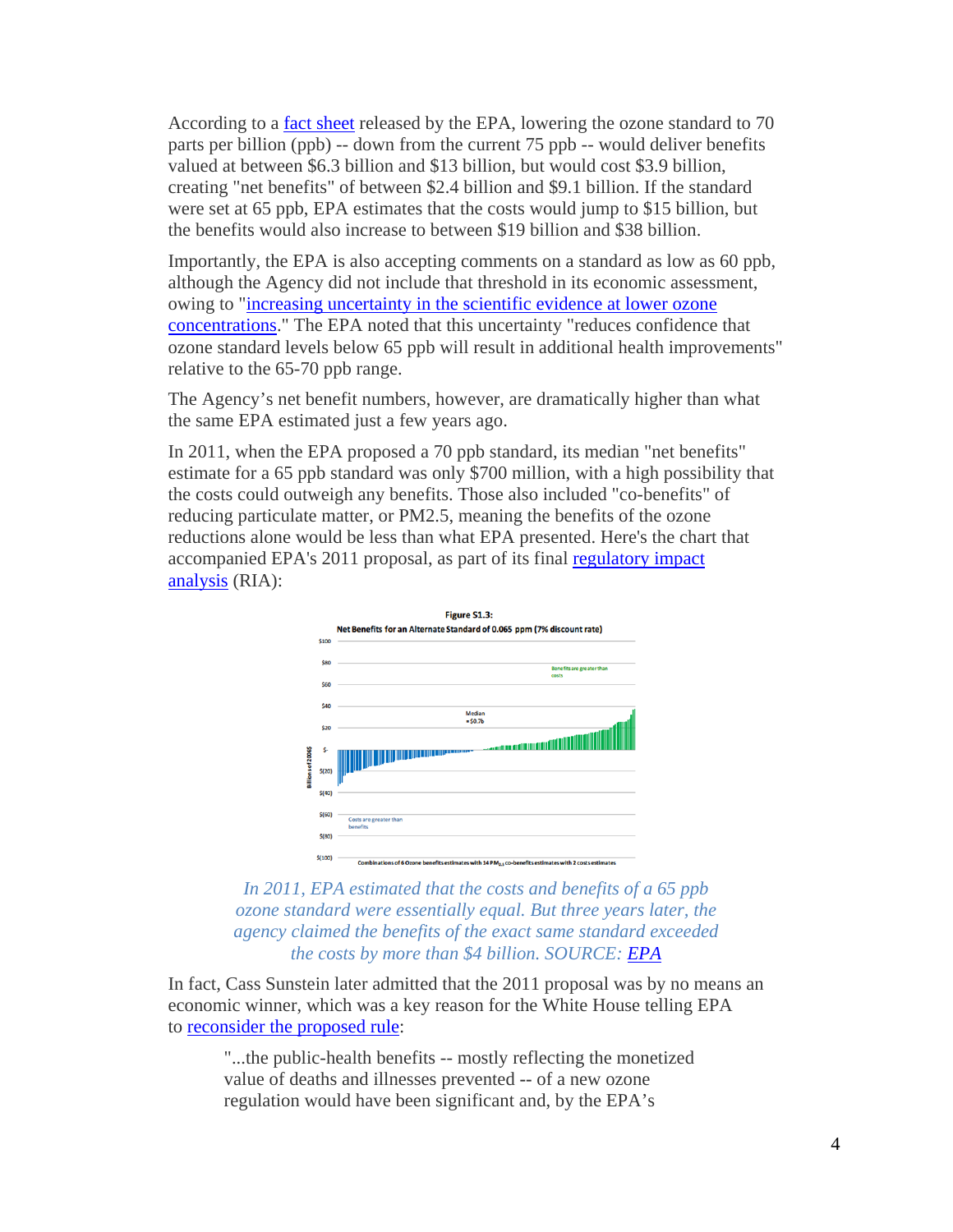estimates, in the same general vicinity as the costs (at least at 70 ppb). But on some of the agency's estimates, **the net benefits would have been zero**. Moreover, a strong majority of the benefits would have resulted not from ozone reductions but from 'cobenefits' -- reductions in particulate matter, which come as an incidental benefit of the technologies that reduce ozone emissions." (emphasis added)

But in 2014, the EPA changed its mind, claiming net benefits of a lower ozone standard are now as high as \$23 billion – *a 3,100 percent increase in net benefits for the exact same standard*.

So, what explains the change?

In its "Ozone and Health" fact sheet, the EPA says it "examined thousands of scientific studies" before proposing the new rule, including "more than 1,000 new studies published since EPA last revised the standards in 2008."

But the fact sheet says nothing of the 2011 RIA, much less the scientific studies that were used to justify its previous claims about benefits and costs.

Could it be that EPA was able to review a significant quantity of reports published since 2011 that better established the health benefits of a 65 ppb standard? Perhaps, but it would be difficult to make that claim based upon a review of the scientific references in EPA's final Health Risk and Exposure Assessment for Ozone, which was published in August 2014.

There are 263 reports and studies listed in the reference sections of that Assessment. But nearly 70 percent of those sources were published prior to 2011, meaning they were part of the broader scientific understanding of ozone when EPA determined the net benefits from a 65 ppb standard were essentially zero. Moreover, many of the sources published during or since 2011 are literature reviews from EPA, which examine research published in previous years.

Curiously, as William Yeatman at the Competitive Enterprise Institute has **observed**, much of the "science" behind EPA's latest ozone proposal was actually developed by the EPA itself. The Clean Air Scientific Advisory Committee – whose review of the latest science is what informed EPA's public health basis for the new ozone rule – actually endorsed a 60 ppb standard, or 5 ppb lower than what EPA is even considering. As one might suggest, if a 60 ppb standard could be justified scientifically, then a 65 ppb or even 70 ppb standard could be seen as merely a "moderate" approach.

But as Yeatman details, the story is far more complicated:

"Given the stakes, you'd think EPA and CASAC would rely on only the latest, most independent science, right? Alas, that isn't the case. Instead, all of the clinical studies cited by CASAC in support of the 60 ppb standard were created by the EPA—the organization that proposed the limit. Thus, the science on which the economy's fate hinges suffers from a troubling absence of independence. Moreover, all of the non-EPA literature (on health impacts of 60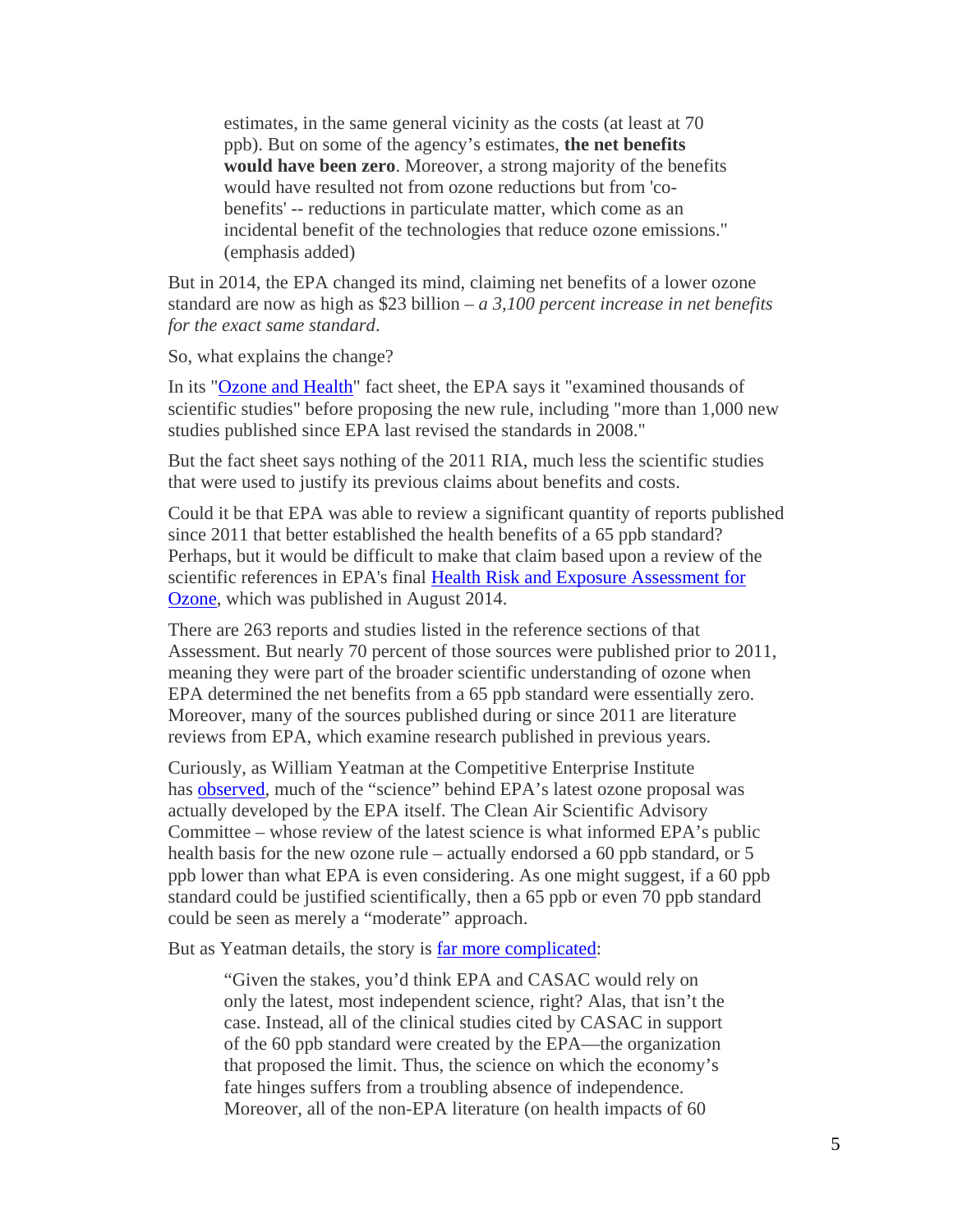ppb ozone) cited by CASAC does NOT support a 60 ppb standard." (emphasis added)

It is altogether possible that the EPA reviewed "more than 1,000 new studies" that were published since EPA's 2008 ozone standards were finalized. But many of those studies were available -- and presumably also reviewed -- in 2011 when EPA said the 65 ppb ozone standard came with a far higher price tag than it does now. And if the EPA is relying on its *own research* to justify its rules, then why even bother with an "independent" body to review the available scientific literature?

Also troubling is that, in 2011, EPA admitted that its cost estimates for new ozone standards "assume a particular trajectory of aggressive technological change," meaning the Agency had assumed compliance would come quicker and cheaper than a typical baseline scenario might suggest. As EPA further noted:

"An alternative storyline might hypothesize **a much less optimistic technological trajectory**, with **increased costs, or with decreased benefits** in 2020 due to a later attainment date..." (emphasis added)

If compliance required "aggressive technological change" with "optimistic" assumptions to make the 65 ppb ozone standard barely break even in terms of net benefits, then it's possible -- and indeed likely -- that a more reality-based set of assumptions would show the rule actually imposing a net cost on the economy. Yet in EPA's latest proposal, the Agency makes it appear as if the exact same standard now delivers greater health benefits -- by several orders of magnitude.

## **Negative Impacts on Public Health?**

The EPA cites "asthma attacks" as one of its key health indicators, suggesting that imposing a stricter ozone standard would reduce asthma attacks, and thereby delivering health benefits. But as noted by the Center for Regulatory Solutions - a project of the Small Business & Entrepreneurship Council -- EPA's own documents show that **asthma-related mortality could increase in certain areas if ozone levels decrease**.

As Dr. Michael Honeycutt, director of TCEQ's toxicology division, observed last year:

"Either this indicates that lowering the ozone standard defeats its stated purpose of protecting human health, or it indicates that something is wrong with the EPA's interpretation of the data. Either way, it's not a good argument for lowering the ozone standard."

Honeycutt looked at EPA's own data sets and found that, in Houston, adjusting the ozone standard to 70 ppb or 65 ppb would result in 48 or 44 *more* premature deaths, respectively. The reason for this counter-intuitive conclusion is anyone's guess, ranging from flawed data analysis to an acknowledgment that less economic opportunity can worsen individuals' health.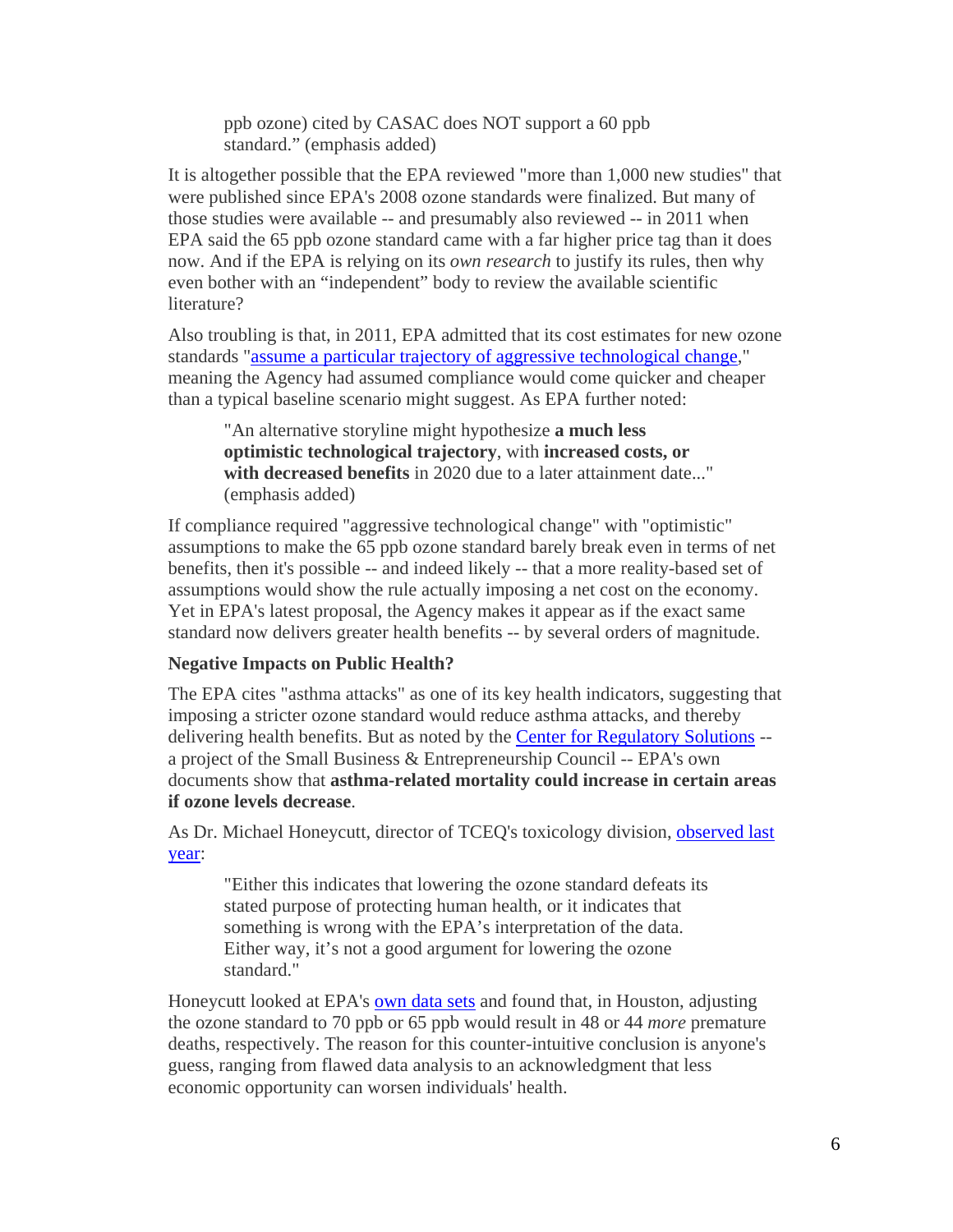Honeycutt's analysis also included a chart showing the relative health impacts from a variety of outside factors and lifestyle choices. Notably, the health impact from lost employment was far larger than what could potentially be associated with higher ozone levels.



Many factors influence mortality, and the effect of an increase in ozone by 10 ppb is tiny in comparison to these other influences.

## *SOURCE: TCEQ*

The connection between employment and health is well documented. As the Robert Wood Johnson Foundation has noted, laid-off workers are 54 percent more likely to have fair or poor health than those who are continuously employed, and 83 percent more likely to develop a stress-related condition, including heart disease.

In fact, it was the threat to the economy -- and by extension the threat to public health -- that caused such intense criticism of EPA's 2011 ozone proposal. B. Keith Overcash, the air quality director for then-Gov. Bev Perdue (D-N.C.), provided "one of the strongest appeals" for EPA to scrap the rule, according to the *New York Times*. "Lack of employment, loss of health care, and in some cases, loss of a home, also affect the health of our citizens," Overcash wrote to EPA in 2011.

Other recent analyses suggest that even EPA's focus on ozone and asthma is flawed. A recent study published in The Journal of Allergy and Clinical Immunology points to other significant factors in asthma impacts. The study, "Neighborhood poverty, urban residence, race/ethnicity, and asthma: Rethinking the inner-city asthma epidemic", reports:

The prevalence of current asthma was 12.9% in inner-city and 10.6% in non– inner-city areas, but this difference was not significant after adjusting for race/ethnicity, region, age, and sex. In fully adjusted models black race, Puerto Rican ethnicity, and lower household income but not residence in poor or urban areas were independent risk factors for current asthma. Household poverty increased the risk of asthma among non-Hispanics and Puerto Ricans but not among other Hispanics. Associations with asthma morbidity were very similar to those with prevalent asthma.

In some cases, ozone can influence the onset of asthma, but other factors can be far more compelling. Setting an Ozone NAAQS does not result in attaining an Ozone NAAQS and the public should not be deluded into believing that setting a NAAQS will result in improved health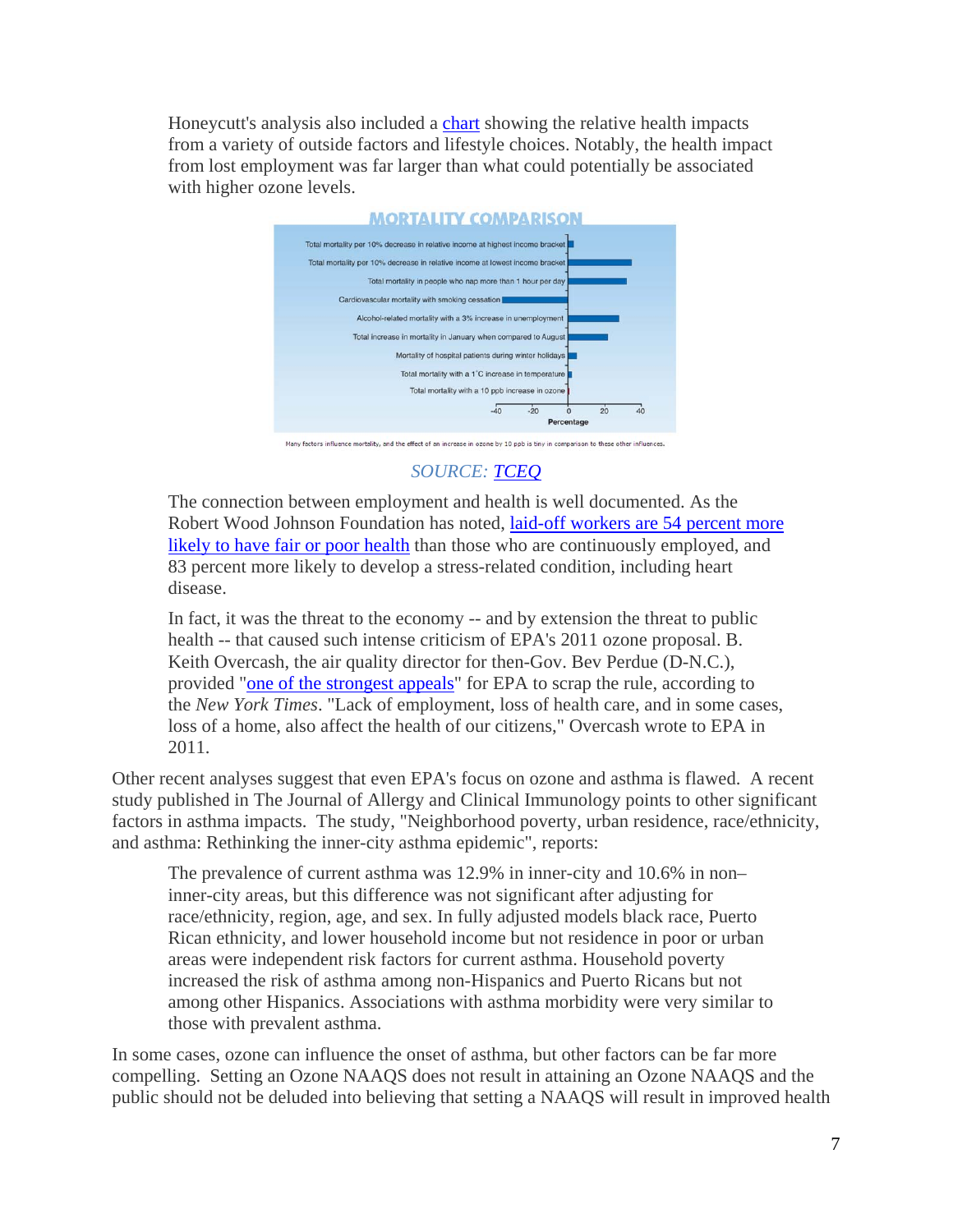benefits. The reality is that EPA should be assessing the real world implications of its actions. Its unrealistic justifications of a lower Ozone NAAQS discount the realities of achieving health benefits and create unrealistic expectations. EPA's own materials demonstrate why it should retain the current Ozone NAAQS and focus on its attainment – if that is possible.

Following is an elaboration of the reasons why EPA should retain the current Ozone NAAQS.

**Health Benefits Will Not Occur Where Needed** – EPA has not provided an assessment of the geographical distribution of health benefits from meeting the Ozone NAAQS, but it is logical to conclude that the greatest benefits would occur in the most populous areas. Ozone has consistently been the most difficult primary NAAQS for certain areas to meet. The following figures demonstrate the reality of Ozone NAAQS nonattainment. Figure 1 presents EPA's assessment of the areas of the country that fail to meet the 1997 Ozone NAAQS of 84 ppb (8 hour). Figure 2 presents EPA's assessment of the areas of the country that will fail to meet the current Ozone NAAQS of 75 ppb (8 hour) in 2020. Figure 3 presents EPA's assessment of its proposed Ozone NAAQS by 2025.

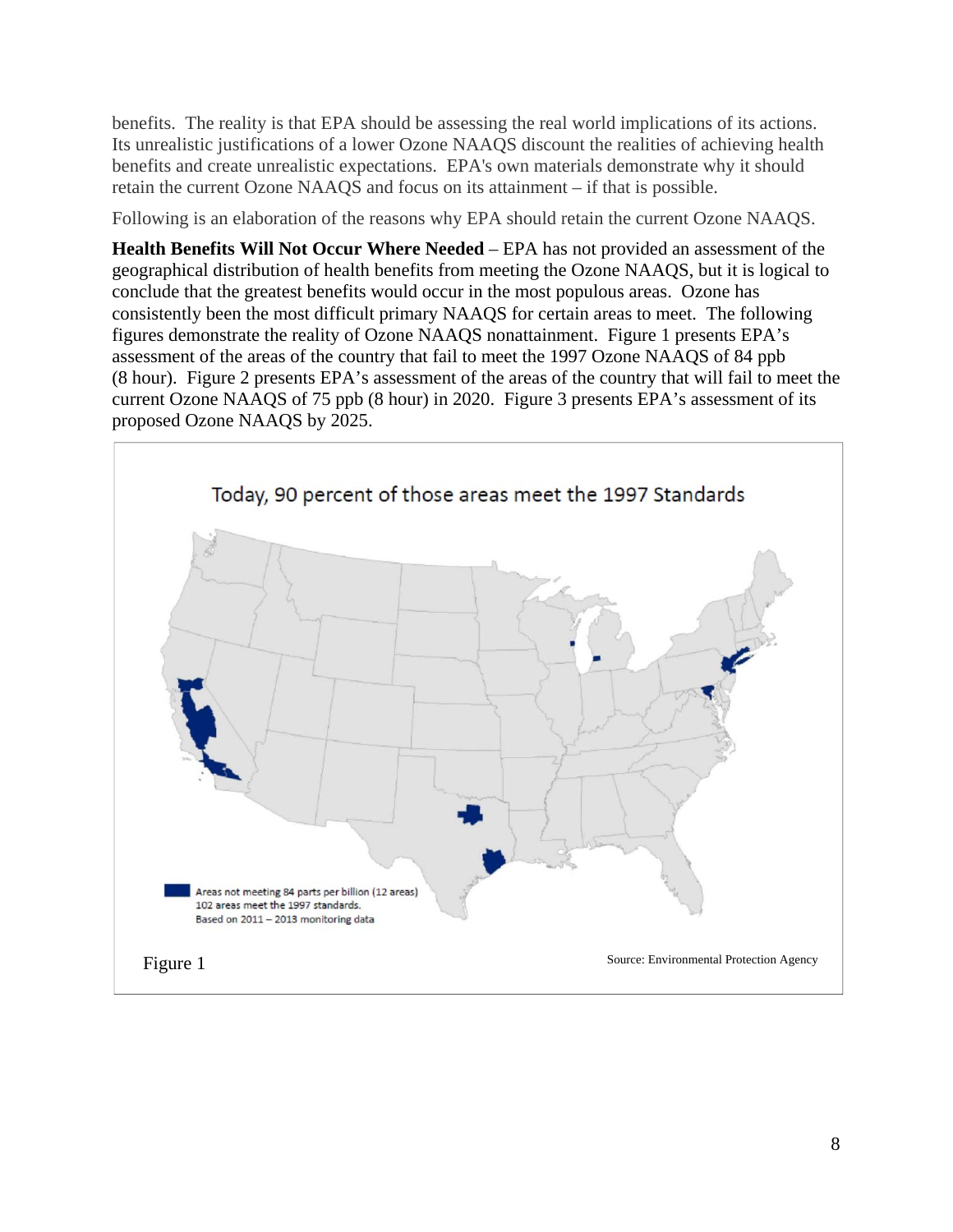

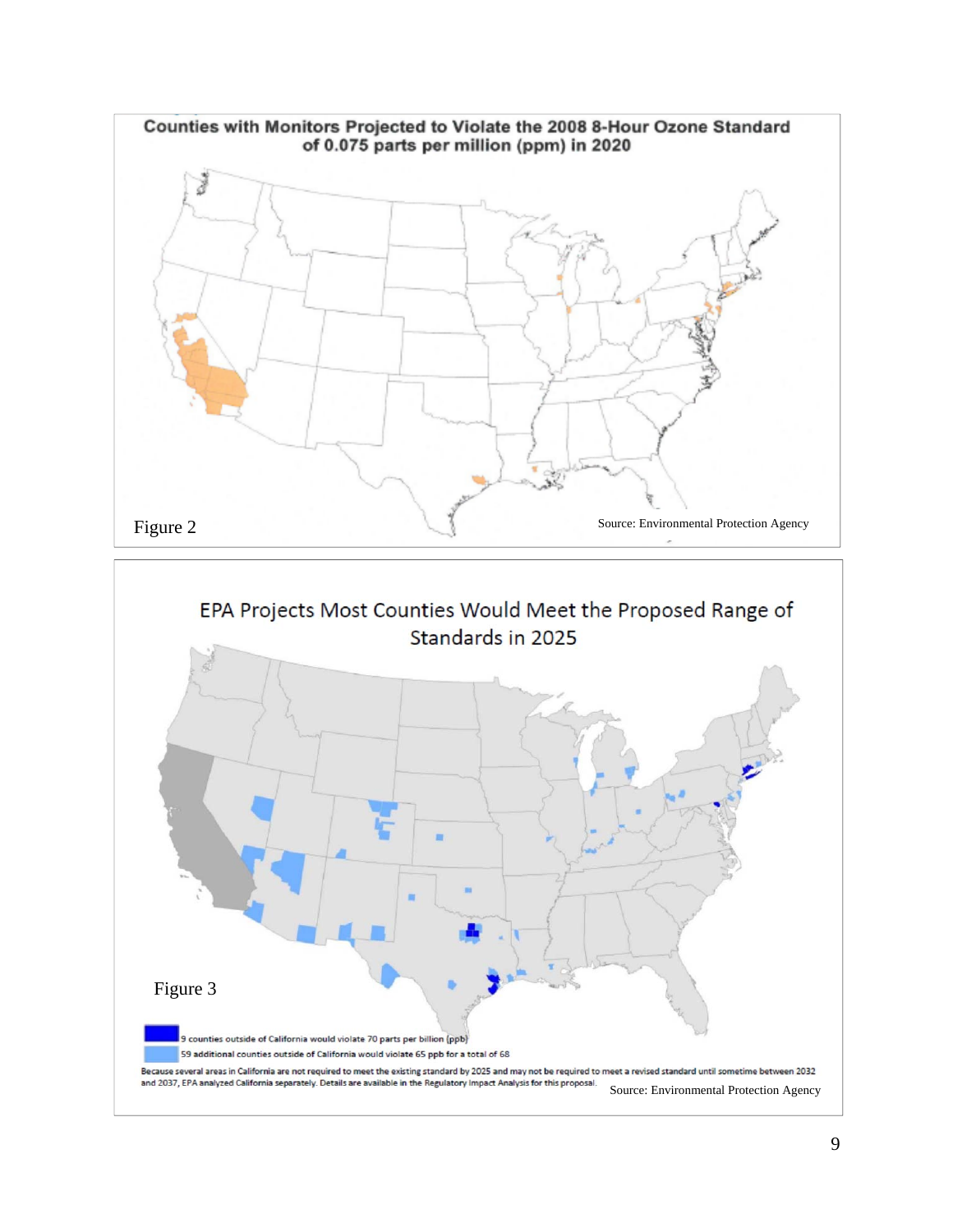EPA's analysis shows that there are certain areas of the country that are enduring Ozone NAAQS nonattainment areas – areas that cannot meet any Ozone NAAQS that has been promulgated. The same areas that failed to meet the 1997 Ozone NAAQS and the 2008 Ozone NAAQS will also fail to meet the proposed NAAQS by 2025 and, realistically, it seems unlikely any time until well after 2030. What this means is that EPA's claimed health benefits from the proposed NAAQS will not occur in these enduring nonattainment areas.

Equally important, the regulatory requirements in these enduring nonattainment areas will be no different under the proposed NAAQS than they are under the current NAAQS. These areas are subject to regulation under Part D – Plan Requirements for Nonattainment Areas of the Clean Air Act (CAA).

Part D was created in the 1990 CAA amendments. It creates a series of specific minimum requirements for each area in Ozone NAAQS nonattainment initially based on the area's ozone monitoring values relative to the Ozone NAAQS. Areas are classified as Marginal, Moderate, Serious, Severe and Extreme. Each classification is given a specific time frame in which to attain the Ozone NAAQS. Importantly, if an area fails to meet the NAAQS in its allotted compliance period, it is reclassified to a higher classification, required to implement the mandatory requirements and given an extension of time to meet the NAAQS. Part D requires were initiated after the 1990 CAA amendments with attainment dates ranging from 1993 to 2010. Even with attainment date extensions, these dates have passed.

The significant impact of Part D is that perpetual nonattainment eventually produces a baseline of regulations and requirements of additional annual percentage reductions. Since these areas have been subject Part D for 25 years, their future regulatory requirements will be the same iterative percentage reductions under the current NAAQS or any new one. Adopting the proposed NAAQS will produce the same regulatory requirements for these areas as the current NAAQS.

Consequently, for these enduring Ozone NAAQS nonattainment areas, changing the current NAAQS will neither achieve the health benefits identified by EPA nor alter the regulatory pathway.

**New Nonattainment Areas Will Have All Costs and No Benefits** – EPA has stated in its support documents for its proposed Ozone NAAQS that:

Existing and proposed federal rules…will help states meet the proposed standards by making significant strides toward reducing ozone-forming pollution. EPA projections show the vast majority of U.S. counties with monitors would meet the proposed standards by 2025 just with the rules and programs now in place or under way.

Consequently, these national, federal requirements will essentially protect the overwhelming number of areas which would be placed in Ozone NAAQS nonattainment by a lower NAAQS without any of the local actions that would be required from such categorization.

For these areas that EPA projects would reach attainment using only national, federal mandates regardless of the NAAQS, promulgating a lower NAAQS would compel them to be subject to the requirements of Part D of the Clean Air Act. Because Part D imposes a series of minimum requirements, the proposed NAAQS would impose on those areas emissions controls on new sources, including offsets, which would be burdensome, cost ineffective and unnecessary since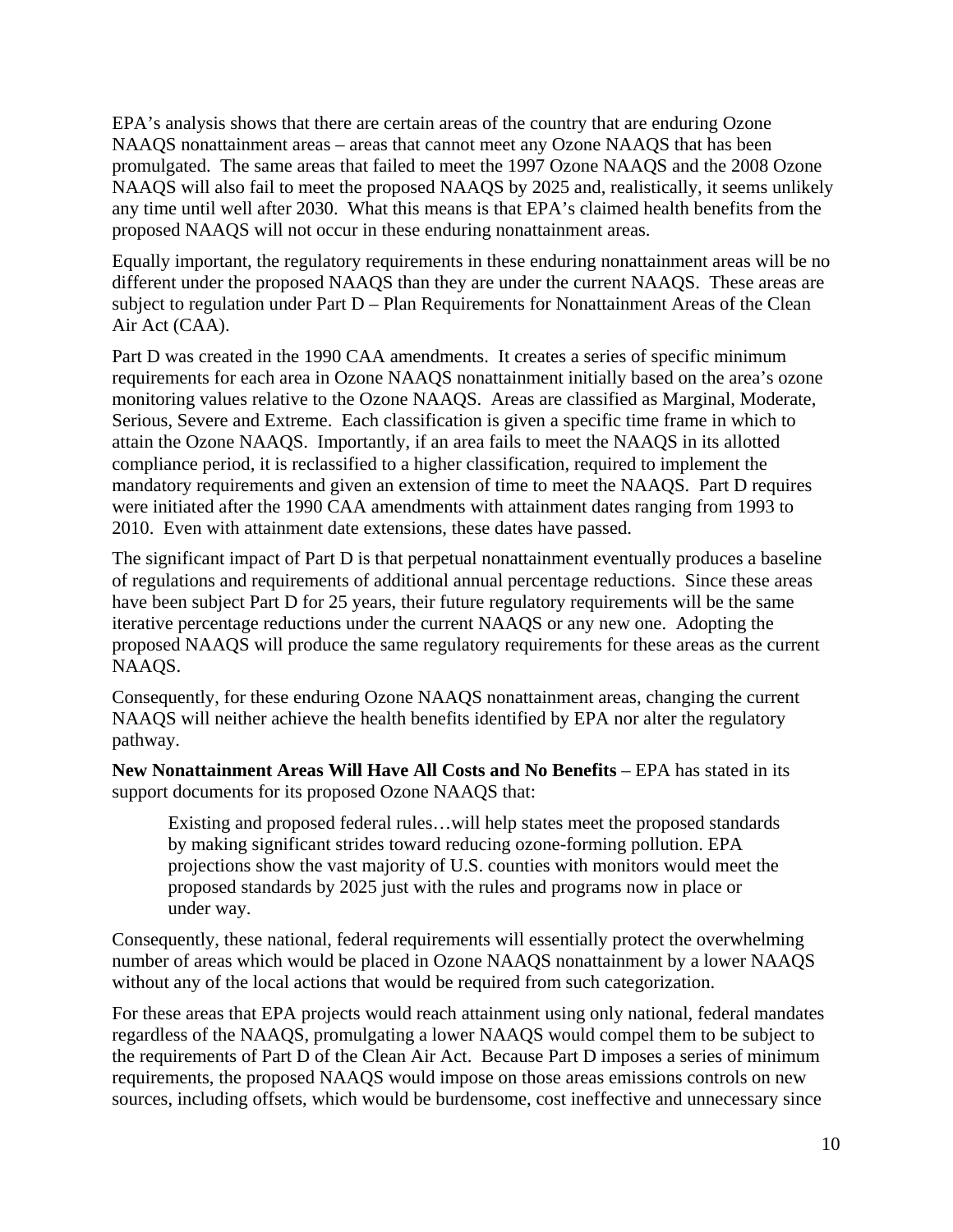EPA believes these areas would reach attainment using only its national regulations. Similarly, the Part D requirements could impose on numerous communities the implementation of costly, burdensome and unnecessary vehicle inspection and maintenance programs. And, then, these areas would have to maintain these regulatory burdens for years awaiting EPA to determine that the area is in attainment.

Once an area becomes subjected to Part D, minimum requirements are mandated. For example, all new construction must not only comply with rigorous emissions controls, but all remaining emissions must be "offset" by reductions in existing emissions that are not otherwise regulated. Many of the areas that would fall into initial Ozone NAAQS nonattainment but would later attain the NAAQS are largely rural or with smaller municipalities. These areas will likely have limited existing emissions sources to regulate. The areas would face either an effective construction prohibition or the choice of shutting down existing operations that employ current workers.

A particularly compelling situation arises if an area is initially classified as Moderate or fails to meet its initial attainment if classified as Marginal because of the timing of the national, federal requirements that EPA indicates will bring these areas into attainment by 2025. Part D Moderate areas must implement both Stage II Vapor Recovery and Vehicle Inspection and Maintenance (I&M) programs. Both programs are costly, require significant investments by small businesses and communities, and would be unnecessary in the long run.

A specific example where these requirements make no sense is Brewster County, Texas. This large county in the Big Bend area of the Rio Grande has a population of approximately 9,500. EPA's projected nonattainment maps show it would meet a 70 ppb Ozone NAAQS by 2025 using national, federal requirements only. While there are some constraints on the application of Stage II Vapor Recovery – which could have the effect of requiring some fueling stations to have systems while others would not in the same community, the I&M requirements are rigid. But for this county, a nonattainment designation results in a requirement for this burdensome program for the limited number of vehicles that a population of 9,500 supports. And, once in place, even after the federal, national requirements bring the area into attainment in could require a useless program to be maintained in perpetuity or an attainment demonstration could result in dismantling the I&M program. Clearly, compelling these costly programs is an example of federal regulatory overkill.

For these areas, EPA's own analysis demonstrates that a lower Ozone NAAQS would be all costs for no added health benefits.

**What EPA Should Do** – EPA should retain the current Ozone NAAQS because it would be the most cost effective choice for the same health benefits. For two reasons:

- 1. Because a lower NAAQS would not alter the regulatory requirements in enduring nonattainment areas and would not achieve additional health benefits; and,
- 2. Because a lower NAAQS is unnecessary to achieve health benefits in other areas according to EPA but would impose unnecessary regulatory costs and burdens,

EPA should direct its attention to developing cost effective – if they exist – measures to reach attainment in the enduring nonattainment areas – those that have failed to meet every Ozone NAAQS since enactment of the Clean Air Act – before it launches a revised and equally unattainable Ozone NAAQS.